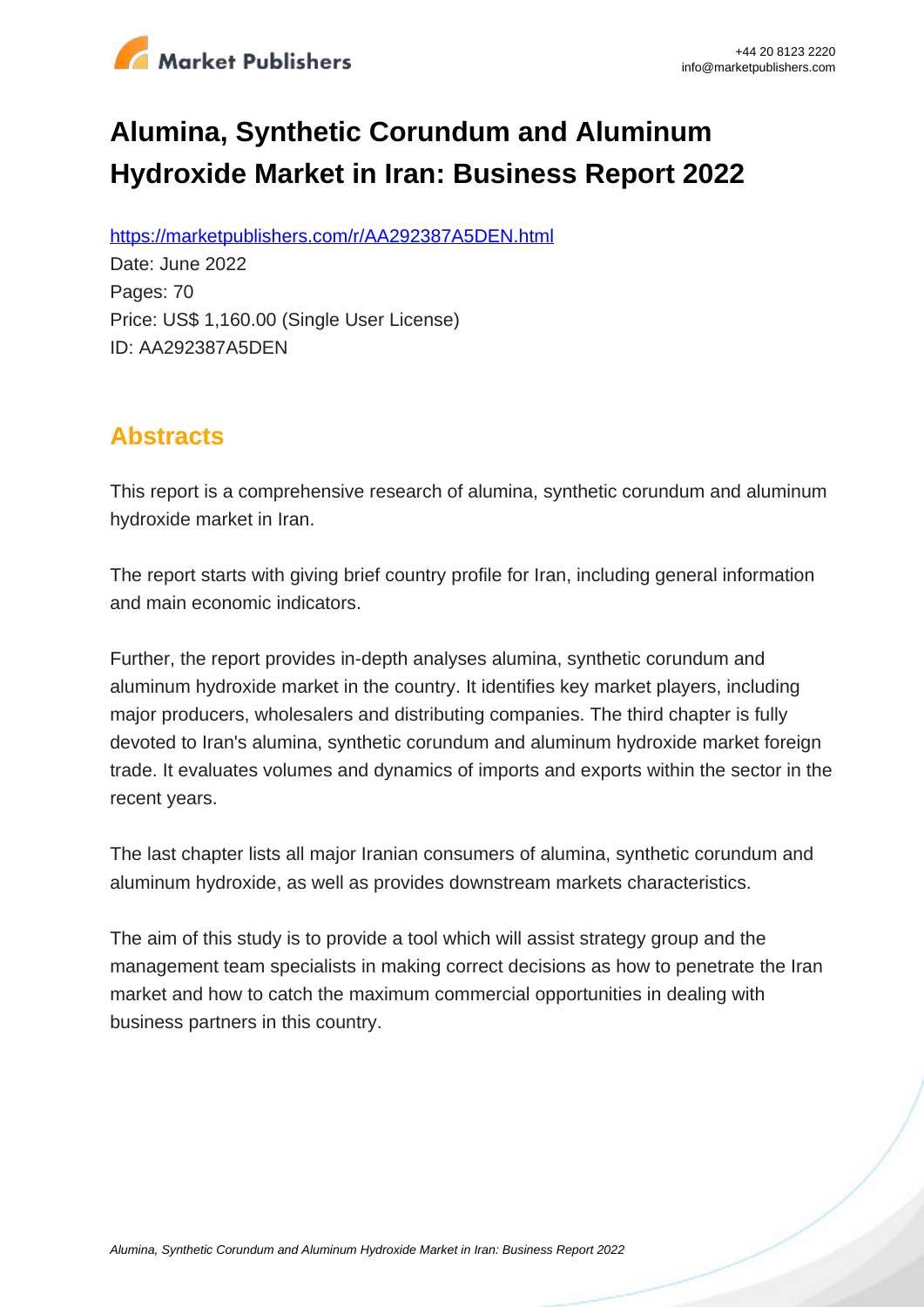

# **Contents**

#### **1. IRAN PESTEL ANALYSIS**

- 1.1. Political Factors
- 1.2. Economic Factors
- 1.3. Social Factors
- 1.4. Technological Factors
- 1.5. Environmental Factors
- 1.6. Legal Factors

## **2. ALUMINA, SYNTHETIC CORUNDUM AND ALUMINIUM HYDROXIDE MARKET IN IRAN**

2.1. Overview of alumina and aluminum hydroxide market

2.2. Producers of alumina, synthetic corundum and aluminum hydroxide in Iran, including contact details and product range

## **3. IRAN'S FOREIGN TRADE IN ARTIFICIAL CORUNDUM, ALUMINIUM OXIDE AND HYDROXIDE**

- 3.1. Export and import of aluminum oxide
- 3.2. Export and import of synthetic corundum: volume, structure, dynamics
- 3.3. Export and import of aluminum hydroxide

#### **4. MAJOR WHOLESALERS AND TRADING COMPANIES IN IRAN**

## **5. ALUMINA, SYNTHETIC CORUNDUM AND ALUMINIUM HYDROXIDE CONSUMERS IN IRANIAN MARKET**

5.1. Downstream markets of Alumina, Synthetic Corundum and Aluminum Hydroxide in Iran

5.2. Alumina, Synthetic Corundum and Aluminum Hydroxide consumers in Iran

Please note that Alumina, Synthetic Corundum and Aluminum Hydroxide Market in Iran: Business Report 2022 is a half ready publication. It only requires updating with the help of new data that are constantly retrieved from Publisher's databases and other sources. This updating process takes 3-5 business days after order is placed. Thus, our clients always obtain a revised and updated version of each report. Please also note that we do not charge for such an updating procedure. BAC Reports has information for more than 25,000 different products available but it is impossible to have all reports updated immediately. That is why it takes 3-5 days to update a report after an order is received.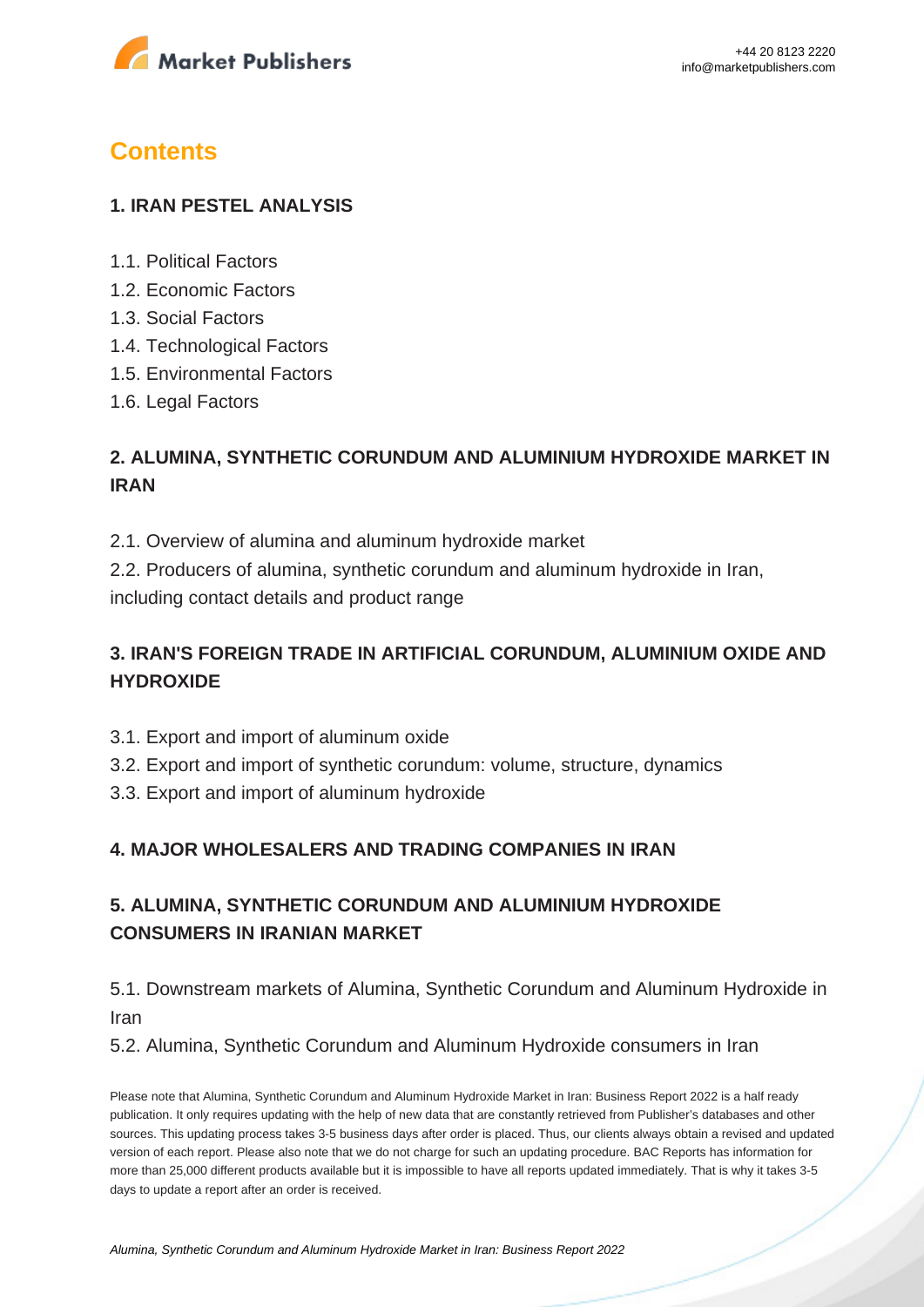

#### I would like to order

Product name: Alumina, Synthetic Corundum and Aluminum Hydroxide Market in Iran: Business Report 2022

Product link: [https://marketpublishers.com/r/AA292387A5DEN.html](https://marketpublishers.com/report/industry/chemicals_petrochemicals/alumina_synthetic_corundum_n_aluminum_hydroxide_market_in_iran_business_report.html)

Price: US\$ 1,160.00 (Single User License / Electronic Delivery) If you want to order Corporate License or Hard Copy, please, contact our Customer Service: [info@marketpublishers.com](mailto:info@marketpublishers.com)

#### Payment

To pay by Credit Card (Visa, MasterCard, American Express, PayPal), please, click button on product page [https://marketpublishers.com/r/AA292387A5DEN.html](https://marketpublishers.com/report/industry/chemicals_petrochemicals/alumina_synthetic_corundum_n_aluminum_hydroxide_market_in_iran_business_report.html)

To pay by Wire Transfer, please, fill in your contact details in the form below:

First name: Last name: Email: Company: Address: City: Zip code: Country: Tel: Fax: Your message:

\*\*All fields are required

Custumer signature

Please, note that by ordering from marketpublishers.com you are agreeing to our Terms & Conditions at<https://marketpublishers.com/docs/terms.html>

To place an order via fax simply print this form, fill in the information below and fax the completed form to +44 20 7900 3970